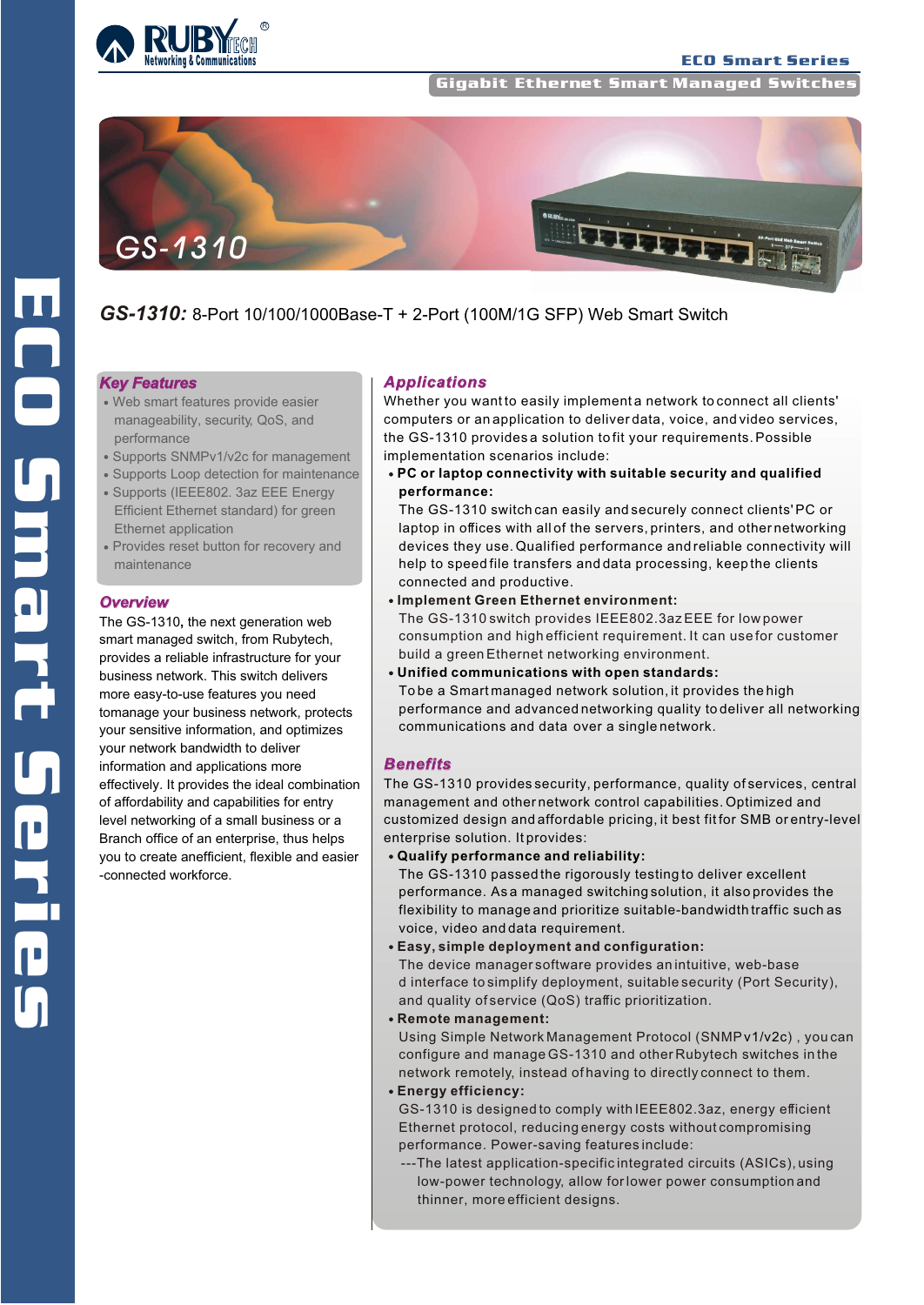

Gigabit Ethernet Smart Managed Switches

---Embedded intelligence to adjust signal strength based on cable length.

#### **Fast, easy maintenance:**

The GS-1310 provides Loop Detection function; it can easy to detect the looping occurred. Provide easy maintenance method and solve network failure issue.

#### **Expansion ports:**

Featuring 8 Gigabit UTP ports, the GS-1310 also offers two SFP ports for uplinks to Fast Ethernet or Gigabit Ethernet fiber optic networks.

## *Product Specifications*

| <b>Feature</b>                           | <b>Description</b>                                                                                                                               |                                                                                        |                                                                                      |  |  |  |  |  |  |
|------------------------------------------|--------------------------------------------------------------------------------------------------------------------------------------------------|----------------------------------------------------------------------------------------|--------------------------------------------------------------------------------------|--|--|--|--|--|--|
| Performance                              |                                                                                                                                                  |                                                                                        |                                                                                      |  |  |  |  |  |  |
|                                          |                                                                                                                                                  | <b>Capacity in Millions of</b>                                                         | <b>Switching Capacity in Gigabits</b>                                                |  |  |  |  |  |  |
| <b>Switching capacity</b>                | <b>Model Name</b>                                                                                                                                | <b>Packets per Second (mpps)</b>                                                       | per Second (Gbps)                                                                    |  |  |  |  |  |  |
| and forwarding rate                      |                                                                                                                                                  | (64-byte packets)                                                                      |                                                                                      |  |  |  |  |  |  |
|                                          | GS-1310                                                                                                                                          | 14.88                                                                                  | 20                                                                                   |  |  |  |  |  |  |
| General                                  |                                                                                                                                                  |                                                                                        |                                                                                      |  |  |  |  |  |  |
| <b>Jumbo frames</b>                      | Frame sizes up to 9KB supported on Gigabit interfaces                                                                                            |                                                                                        |                                                                                      |  |  |  |  |  |  |
| <b>MAC Table</b>                         | Up to 8KMAC addresses.                                                                                                                           |                                                                                        |                                                                                      |  |  |  |  |  |  |
| <b>Layer 2 Switching</b>                 |                                                                                                                                                  |                                                                                        |                                                                                      |  |  |  |  |  |  |
| <b>Trunking</b>                          | Static trunk (Link Aggregation)                                                                                                                  |                                                                                        |                                                                                      |  |  |  |  |  |  |
|                                          | • Up to 5 groups                                                                                                                                 |                                                                                        |                                                                                      |  |  |  |  |  |  |
|                                          | • Up to 10 ports per group                                                                                                                       |                                                                                        |                                                                                      |  |  |  |  |  |  |
| <b>Spanning Tree</b>                     | Standard Spanning Tree 802.1d                                                                                                                    |                                                                                        |                                                                                      |  |  |  |  |  |  |
| <b>Protocol (STP)</b>                    | Rapid Spanning Tree (RSTP) 802.1w                                                                                                                |                                                                                        |                                                                                      |  |  |  |  |  |  |
| <b>VLAN</b>                              | Supports up to 16 VLANs simultaneously (out of 4096 VLAN IDs)                                                                                    |                                                                                        |                                                                                      |  |  |  |  |  |  |
|                                          | • 802.1Q tag-based VLAN                                                                                                                          |                                                                                        |                                                                                      |  |  |  |  |  |  |
|                                          | • Port-based VLAN                                                                                                                                |                                                                                        |                                                                                      |  |  |  |  |  |  |
|                                          | • Port Isolation                                                                                                                                 |                                                                                        |                                                                                      |  |  |  |  |  |  |
|                                          | • Management VLAN                                                                                                                                |                                                                                        |                                                                                      |  |  |  |  |  |  |
| <b>IGMP v1/v2/</b>                       | IGMP v1/v2 snooping limits bandwidth-intensive multicasttraffic to only the requesters                                                           |                                                                                        |                                                                                      |  |  |  |  |  |  |
| snooping                                 | Supports 64 multicastgroups (source-specific multicasting is also supported)                                                                     |                                                                                        |                                                                                      |  |  |  |  |  |  |
| Port mirroring                           | Traffic on a port can be mirrored to another port for analysis with a network analyzer or                                                        |                                                                                        |                                                                                      |  |  |  |  |  |  |
|                                          | RMON probe. Upto N-1 (Nis Switch's Ports) can be mirrored to single destination port.                                                            |                                                                                        |                                                                                      |  |  |  |  |  |  |
|                                          | Asingle session is supported.                                                                                                                    |                                                                                        |                                                                                      |  |  |  |  |  |  |
| Loop detection<br><b>Broadcast Storm</b> | Supports the loop detection for easy and network problem solving.<br>Prevents traffic on a LAN from being disrupted by a broadcaststorm on aport |                                                                                        |                                                                                      |  |  |  |  |  |  |
| <b>Protection</b>                        |                                                                                                                                                  |                                                                                        |                                                                                      |  |  |  |  |  |  |
| <b>Quality of Service</b>                |                                                                                                                                                  |                                                                                        |                                                                                      |  |  |  |  |  |  |
| <b>Hardware Priority</b>                 |                                                                                                                                                  |                                                                                        |                                                                                      |  |  |  |  |  |  |
| Queue                                    | Support 8 hardware queues                                                                                                                        |                                                                                        |                                                                                      |  |  |  |  |  |  |
| <b>Scheduling</b>                        | <b>Strict priority</b>                                                                                                                           |                                                                                        |                                                                                      |  |  |  |  |  |  |
|                                          | Queue assignment based on DSCP and class of service (802.1p/ CoS)                                                                                |                                                                                        |                                                                                      |  |  |  |  |  |  |
| <b>Classification</b>                    | Port based; 802.1pVLAN priority based; DSCPbased; Differentiated Services (DiffServ)                                                             |                                                                                        |                                                                                      |  |  |  |  |  |  |
| <b>Management</b>                        |                                                                                                                                                  |                                                                                        |                                                                                      |  |  |  |  |  |  |
| <b>Web GUI interface</b>                 | Built-in switch configuration utility for browser-based device configuration (HTTP).                                                             |                                                                                        |                                                                                      |  |  |  |  |  |  |
|                                          | Supports configuration, system dashboard, maintenance, and monitoring                                                                            |                                                                                        |                                                                                      |  |  |  |  |  |  |
| <b>Dual Image</b>                        | Dual image provides independent primary and secondary OS files for backup while                                                                  |                                                                                        |                                                                                      |  |  |  |  |  |  |
|                                          | upgrading                                                                                                                                        |                                                                                        |                                                                                      |  |  |  |  |  |  |
| <b>SNMP</b>                              | SNMP version1, 2c with supportfor traps                                                                                                          |                                                                                        |                                                                                      |  |  |  |  |  |  |
| Loop detection                           | Support the loop detection for easy maintenance method to solve network failure                                                                  |                                                                                        |                                                                                      |  |  |  |  |  |  |
|                                          | problem.                                                                                                                                         |                                                                                        |                                                                                      |  |  |  |  |  |  |
| <b>Reset Button</b>                      |                                                                                                                                                  | Provides device reboot and reset to default for recovery and maintenance               |                                                                                      |  |  |  |  |  |  |
| <b>Green Ethernet</b>                    |                                                                                                                                                  |                                                                                        |                                                                                      |  |  |  |  |  |  |
| <b>Link detection</b>                    |                                                                                                                                                  |                                                                                        | Compliant with IEEE802.3az Energy Efficient Ethernet Task Force. Automatically turns |  |  |  |  |  |  |
|                                          | off power on Gigabit Ethernet RJ-45 port when detecting link down or idle of client.                                                             |                                                                                        |                                                                                      |  |  |  |  |  |  |
|                                          |                                                                                                                                                  | Active mode is resumed without loss of any packets when the switch detects the link up |                                                                                      |  |  |  |  |  |  |
| <b>Cable length</b>                      |                                                                                                                                                  |                                                                                        | Adjusts the signal strength based on the cable length. Reduces the power consumption |  |  |  |  |  |  |
| detection                                | for cables shorter.                                                                                                                              |                                                                                        |                                                                                      |  |  |  |  |  |  |